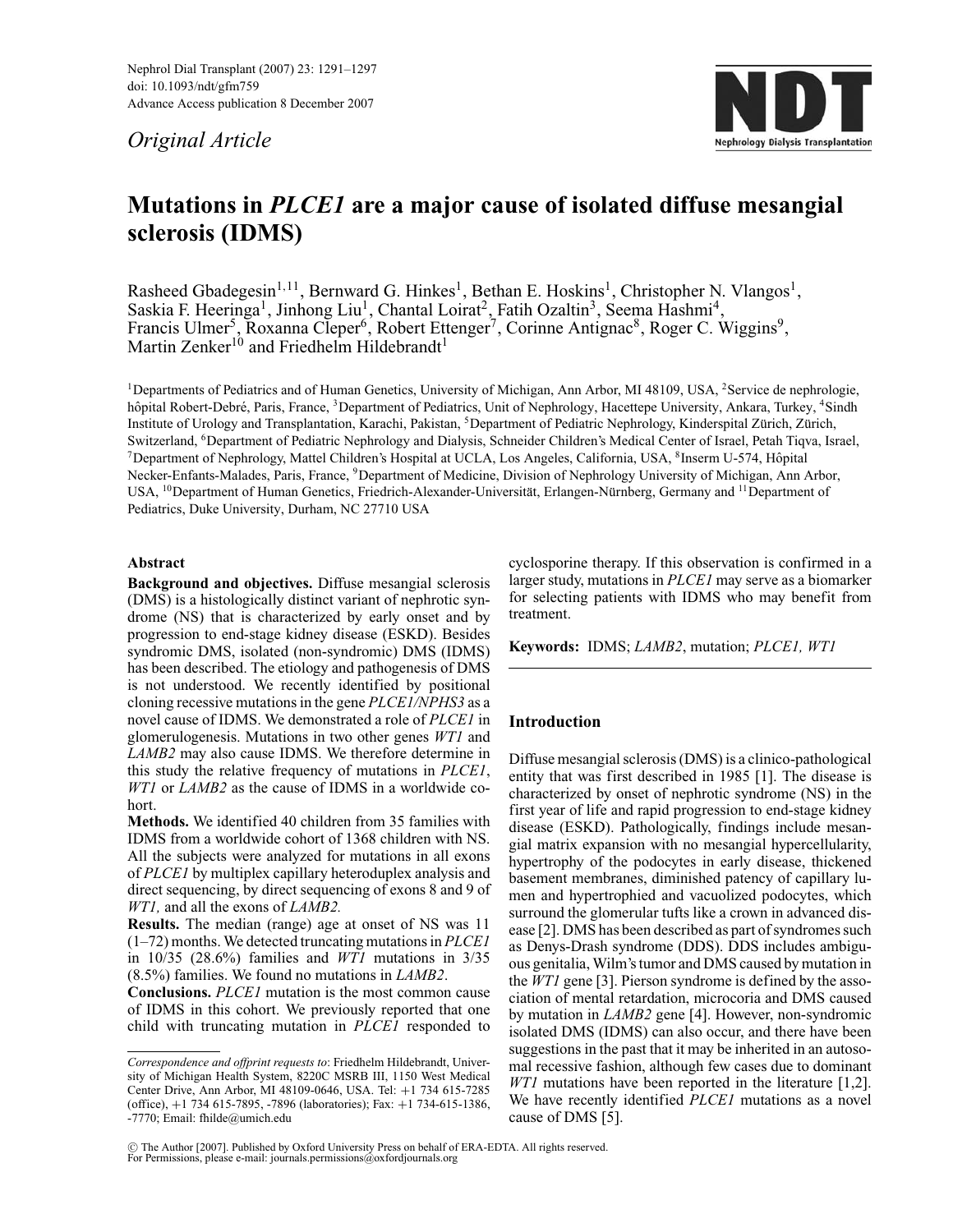The *PLCE1* gene resides on chromosome 10q23. The gene encodes phospholipase C epsilon 1 (PLCε1). PLCε1 is a member of the phospholipase family of enzymes that catalyzes the hydrolysis of polyphosphoinositides to generate second messengers, such as inositol-1,4,5 trisphosphate and diacylglycerol [6]. These second messengers are involved in cell growth and differentiation [6]. PLCε1 is expressed in the podocyte of the glomerulus, neural tissue and skeletal muscle of mouse embryos, as well as the skin, skeletal muscle and heart of adult mice [7–9].

The *WT1* gene is on chromosome 11p13 and it encodes a zinc-finger nuclear transcription factor that regulates the expression of other genes by binding DNA [10]. It is expressed in podocytes and in the gonads. The locus for *LAMB2* is on chromosome 3p21 [4]. The gene encodes laminin β2, a component of laminin, an extracellular glycoprotein that is an essential component of the basement membrane [4,11–12]. Laminin β2 is widely expressed in the glomerular basement membrane where it plays a key role in anchoring and differentiation of podocyte foot processes [4]. It is also expressed in ocular tissue and skeletal muscle [4,13]. The mechanisms by which these three distinctly different genes cause DMS are unknown. There are, however, data to suggest that each of them may be important during critical stages of glomerulogenesis and mutation of the genes may cause disruption of the process [4,5,14,15].

NS due to DMS characteristically presents in the majority of cases within the first year of life and there is no clear-cut guideline for therapy. However, some reported cases with presentation in the first year of life have been found to be steroid resistant [16]. Interestingly, a child with *PLCE1* loss of function mutation and DMS histology responded to cyclosporine therapy [5]. The mechanism by which this occurs is unknown; however, this observation for the first time offers a possible biomarker for therapy responsive DMS.

To further define the relative frequencies of *PLCE1* and other genes (*WT1* and *LAMB2*) known to cause DMS, we performed mutational analysis of *PLCE1*, *WT1* and *LAMB2* in a worldwide cohort of children with IDMS.

### **Materials and methods**

We identified 57 children with IDMS from a worldwide cohort of children with NS. We have previously reported mutations in eight of these children (six families) before [5,17].

#### *Clinical data*

Inclusion criteria were: (i) early-onset proteinuria, generalized edema and hypoalbuminemia; (ii) classical histologic findings of DMS as described in the introduction; (iii) absence of disease-causing mutations in *NPHS2* (podocin) and (iv) absence of disease-causing mutations in *NPHS1* (nephrin) in children aged 0–3 months. Exclusion criteria were: (i) presence of constellation of extra renal signs that may suggest Pierson's syndrome (DMS, mental retardation or ocular changes) or DDS (DMS, ambiguous external genitalia and Wilm's tumor) and (ii) other extra renal disease symptoms and signs.

Approval for the study was granted by the Institutional Review Board (IRB) of the University of Michigan Medical School, Ann Arbor. Informed consent was obtained from all of the study subjects and/or their parents. Clinical information was obtained from the study subjects. This included basic demographic data such as age, gender, race or ethnicity, history of parental consanguinity and family history of renal disease, specifically NS, age at onset of symptoms, age at onset of proteinuria, associated hematuria, generalized edema and elevated blood pressure. Also recorded were the presence of extra renal symptoms and signs such as ambiguous genitalia, history of Wilm's tumor, mental retardation, microcoria and visual disturbances. When applicable, age at onset of ESKD, commencement of renal replacement therapy, history of kidney transplantation and recurrence of primary disease in renal allograft were recorded. Serum creatinine, urine protein/creatinine ratio and glomerular filtration rate at the time of data acquisition were obtained.

#### *Mutation analysis*

Genomic DNA was extracted from whole blood samples using standard methods [18].

*PLCE1*: We used a two-step approach for mutation analysis in *PLCE1*. First, patients were screened by exon-PCR using multiplex capillary heteroduplex analysis (MCHA) that has a >95% detection rate [19]. Samples were run on a MegaBACE 1000 DNA analysis system (GE Healthcare). The results were analyzed using the Genetic profiler v.2.0 software (GE Healthcare). Secondly, samples with aberrant peak patterns on MCHA were directly sequenced by the dideoxy chain termination method using the capillary ABI sequencer at the University of Michigan sequencing core facility. Sequences were evaluated for mutations using the SequencherTM software (Gene Codes Corporation, Ann Arbor, MI, USA). All mutations were confirmed by sequencing of the complementary strand. Where parental samples were available, segregation analysis was carried out to confirm the mutation.

*WT1*: The mutation bearing exons 8 and 9 of the *WT1* gene were screened using exon flanking primers as previously described [17] and mutations were confirmed by sequencing of the complementary strands.

*LAMB2*: Exon flanking primers for all the 32 exons of *LAMB2* were developed in the laboratory of MZ. Bidirectional direct sequencing was carried out using the Big Dye Terminator Cycle Sequencing Kit (Applied Biosystems) on the ABI 3730 capillary sequencer (Applied Biosystem) in the same laboratory.

All the primer sequences and PCR conditions for *PLCE1*, *WT1* and *LAMB2* mutation analysis are available on request.

## **Results**

A total of 57 children with DMS were identified from a cohort of 1368 children with NS. Fourteen of these children were found to have structural anomalies in at least two organ systems and were therefore excluded from further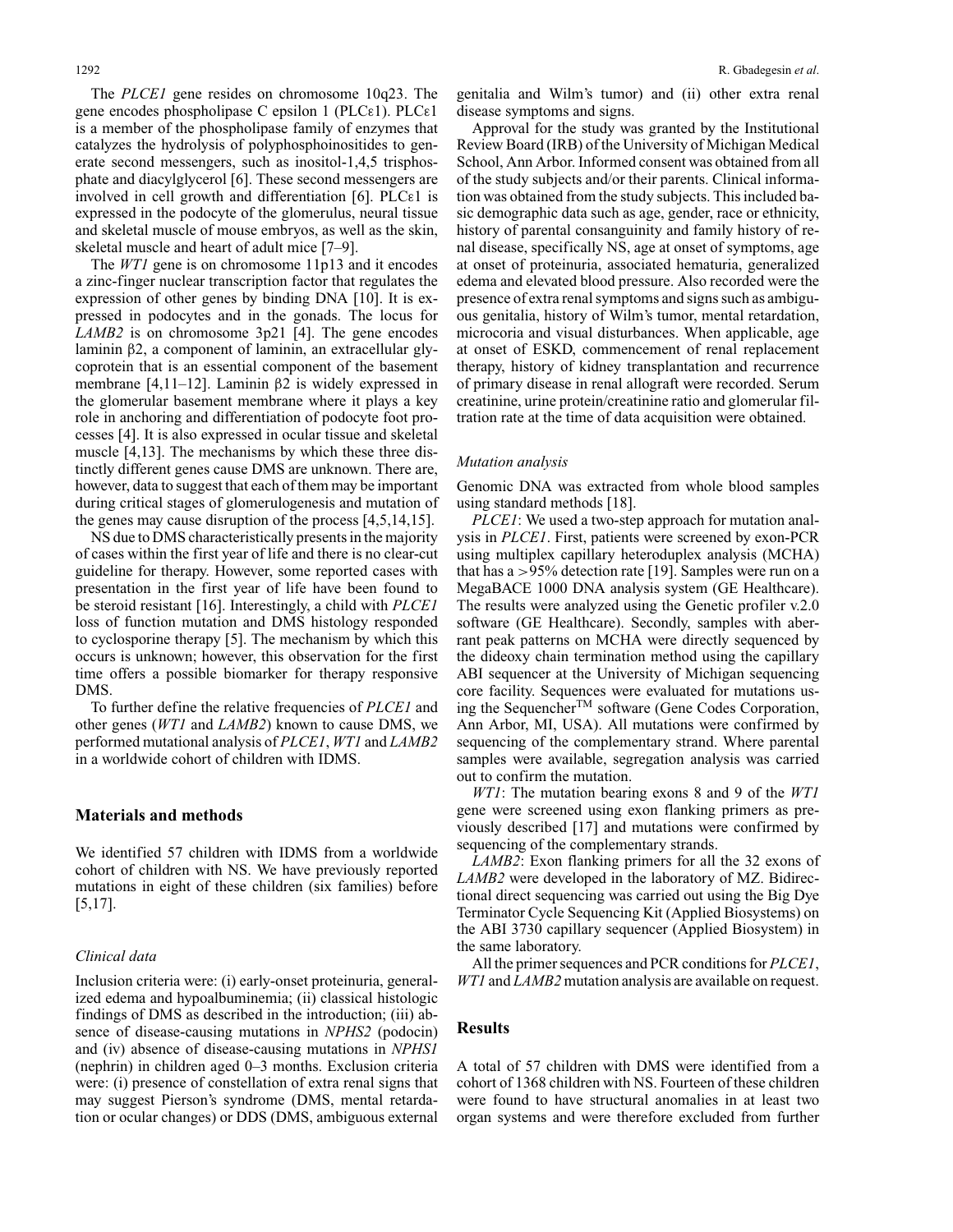analysis. One child with a *WT1* mutation was reported to have developed Wilm's tumor during subsequent followup and two children were found to have disease-causing mutations in nephrin (*NPHS1*) and were therefore excluded from the study. The remaining 40 children from 35 families are the subjects of this report.

## *Mutational analysis*

Mutations were detected in *PLCE1* and *WT1* in 13/35 (37%) of the families studied.

*PLCE1/NPHS3*: A total of 10 different mutations were found in 10/35 (28.6%) families (14 children) (Table 1). Eight of the ten families are known to be consanguineous. In this cohort of 35 families, mutations in *PLCE1* cause IDMS in 10/35 (28.6%) of the families. Except in one family, all the mutations detected were homozygous loss of function (frameshift or stop codon) mutations. One child (A1407) has two compound heterozygous loss of function mutations (splice site) in exons 9 and 14. Four of these mutations have been previously reported [5]. Table 1 shows the clinical characteristics of the children with mutations. The six novel mutations are shown in Figure 1. We did not find any of the mutations in at least 75 healthy Turkish and Central European control individuals.

*WT1*: We found single heterozygous mutations in 3/35 (8.5%) of all the families with IDMS (Table 1). All the children from the three families are females with a 46XX karyotype. One of the three children died shortly after diagnosis. The other two children have been followed up for 2–4 years with serial ultrasound and they have not developed Wilms tumor or any other extra renal symptoms since diagnosis. Two of the three mutations have previously been reported in our study on the role of *WT1* in the etiology of steroid-resistant NS and NS in the first year of life (Table 1) [17,20]. The third mutation  $(Q369H)$  is a novel mutation that was not found in 100 healthy individuals.

*LAMB2*: We found no mutation in any of the exons of *LAMB2*.

#### *Genotype phenotype correlations*

Statistical evaluations of clinical characteristics of the study population are shown in Table 2. Information on consanguinity was available in 34/35 families; 11 families were known to be consanguineous.

Mutations were detected in *PLCE1* and *WT1* in 13/35 (37%) of the families studied.

There was no difference in age at onset of disease, gender distribution or response to therapy between the group of children with mutations and the group with no mutations in any of the three genes (Table 2). However, children from 8/13 families with mutations are from a consanguineous union compared with 3/21 for the group with no mutation  $(P = 0.002,$  Table 2).

The median age of onset of disease in children with *PLCE1* mutations was 9 months (range 1–48 months). The three patients with *WT1* mutations presented in the first year of life. The median age at onset of disease in all the children with no mutation in any of the three genes was 10 months (range 1–72 months); there was no difference

in age of onset between the children with mutations and those with no mutations. Since in routine clinical practice, children with early-onset NS and/or DMS are not routinely offered immunosuppressive treatment, only 14 out of the 40 children in this cohort were treated. In this group, eight children had mutations (seven in *PLCE1* and one in *WT1*) and six children had no mutation. All the children were therapy resistant except one child (A38 II-4) with *PLCE1* loss of function mutation who responded to cyclosporine and angiotensin converting enzyme inhibitor (ACEI) therapy; this child was reported before [5]. This child has been followed for 12 years and he is now in complete remission with normal kidney function. At the time of the last follow-up, 25 of the 40 children are known to be in ESKD. They comprised 10 children with mutations and 15 with no mutations in any of the three genes. The children with no mutation tended to reach ESKD later than children with mutations (median age 24 versus 10 months Kruskal Wallis *P*  $= 0.016$ , Table 2). Sixteen of the forty children underwent kidney transplantation. Seven of these had mutations and nine had no mutation. None of the children are known to have recurrence of DMS in their renal allograft at the time of the last follow-up.

## **Discussion**

In this study, we detected recessive *PLCE1* mutations as the most frequent (28.6%) and *WT1* mutations as the second most frequent (8.5%) cause of IDMS in a worldwide cohort of 36 families.

The etiology of non-syndromic DMS is largely unknown. However, it has been suspected for more than 20 years that it may be at least in part, an autosomal recessive genetic disease [1]. Recent identification of mutations in *PLCE1* as a cause of early-onset NS that may manifest with a DMS histopathologic feature by our group prompted us to perform mutation analysis in all genes that have been previously reported to cause DMS. As far as we know, the cohort of patients in this study represents one of the largest series of patients with IDMS ever reported in the literature. We found that 37.1% of the families in this series have IDMS that can be explained by homozygous mutations in *PLCE1* (28.6%) or dominant heterozygous mutations in *WT1* (8.5%). Of these two genes, mutations in *PLCE1* account for the majority of cases being responsible for 28.6% of all mutations. We found no mutations in *LAMB2* in this cohort. In families of subjects with *PLCE1* mutations, in whom parental DNA was available, segregation analysis was found to be consistent with an autosomal recessive mode of inheritance thus confirming our identification of *PLCE1* as a new cause of IDMS [5].

In this series, 8 of the mutations detected in *PLCE1* are loss of function (frameshift or stop codon) mutations. One patient had compound heterozygous loss of function (splice site mutations). We found no missense mutations in this series. Furthermore, apart from two families with the same mutation in exon 14, each family has its own private mutation with no clustering around any exons or specific region of the *PLCE1* gene. Thus there is no founder effect in this series. Mutations in *PLCE1* are not confined to any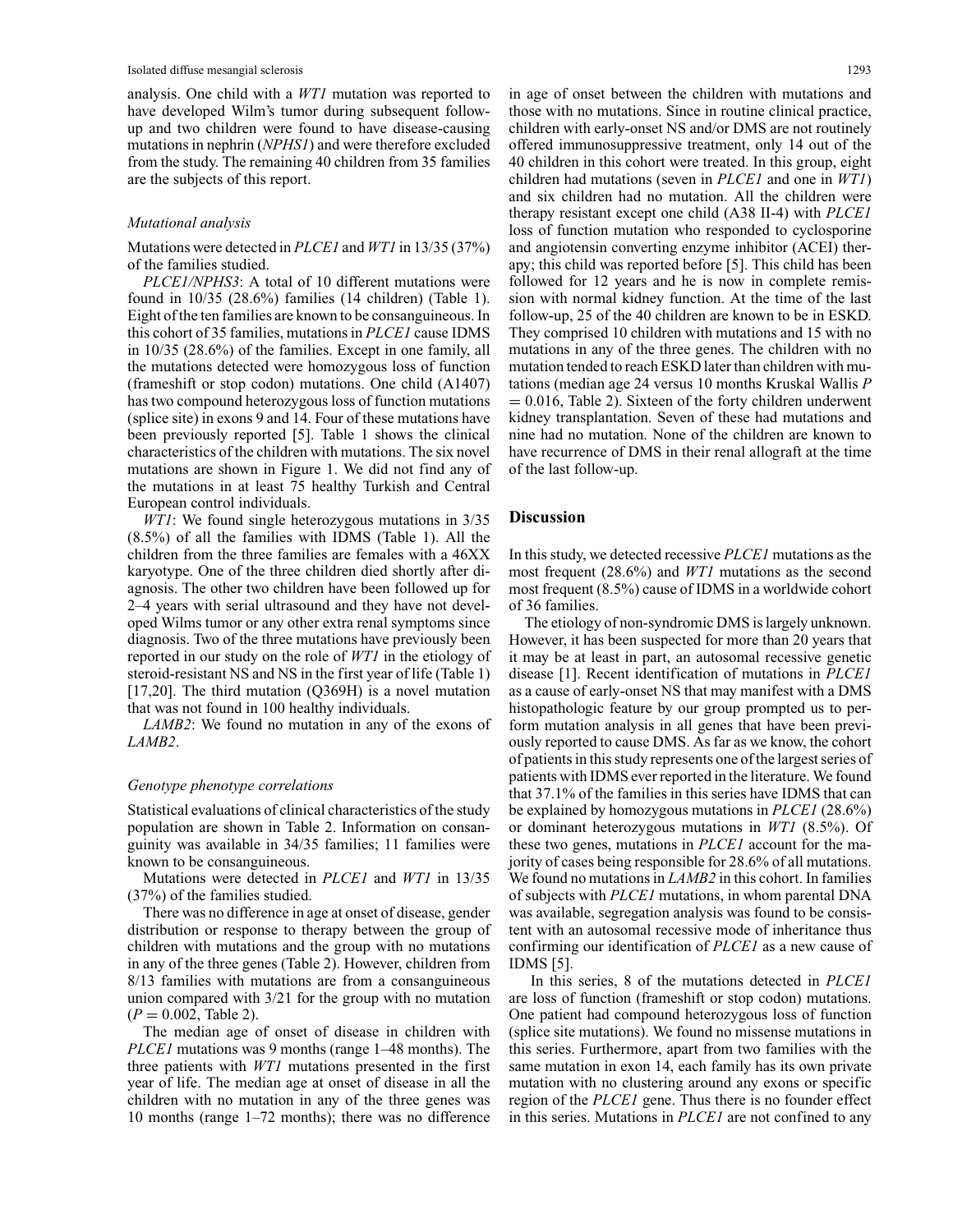| Study number Origin                                                                                                                      |                                          | Consanguinity Gender  |     | Age of onset Age ESKD<br>(months) | (months)        | Therapy              | transplant<br>Renal | Gene  | Nucleotide mutation            | coding sequence   | Exon                        |
|------------------------------------------------------------------------------------------------------------------------------------------|------------------------------------------|-----------------------|-----|-----------------------------------|-----------------|----------------------|---------------------|-------|--------------------------------|-------------------|-----------------------------|
| A38 II-1 <sup>a</sup>                                                                                                                    | Israel                                   |                       |     |                                   | $\overline{10}$ | <b>SRNS</b>          |                     | PLCEI | T < 777C                       | R493X (H)         |                             |
| A38 II-4                                                                                                                                 | Israel                                   |                       |     |                                   | $\leq$          | SRNS/CYA-s           | $\overline{z}$      | PLCEI | T < 777C                       | R493X (H)         |                             |
| F389 II-1 <sup>a</sup>                                                                                                                   |                                          |                       |     |                                   |                 | <b>SRNS</b>          |                     | PLCEI | 3346C > T                      | R1116X (H         |                             |
| F389 II-2 <sup>a</sup>                                                                                                                   | Turkey<br>Turkey<br>ND                   |                       |     | ឌុ ង ឨ ៷ ឨ ឨ ឨ ៓ ៓ ៓ ៓ ៓ ៓ ៓ ៓    | safsfangs=      | None                 | $2\times$ 222xxxxxx | PLCEI | 3346C > T                      | R1116X (H)        |                             |
|                                                                                                                                          |                                          |                       |     |                                   |                 | $\overline{z}$       |                     | PLCEI | 338-3339deIAA                  | K1113fsX1121      |                             |
| A1465 II-1<br>F331 II-3 <sup>a</sup>                                                                                                     | Turkey<br>ND                             |                       |     |                                   |                 | None                 |                     | PLCEI | 3846delG                       | €<br>L1281fsX1308 | 프                           |
| A1466 II-1                                                                                                                               |                                          |                       |     |                                   |                 | $\overline{z}$       |                     | PLCEI | 3846delG                       | L1281fsX1308 (H)  | 프                           |
| A1676 II-1                                                                                                                               | USA (Hi)<br>USA (Hi)<br>Turkey<br>Turkey | Z                     |     |                                   |                 |                      |                     | PLCEI | 4192insC                       | 1396fsX1467 (H)   | $\tilde{=}$                 |
|                                                                                                                                          |                                          |                       |     |                                   |                 |                      |                     | PLCEI | 4192insC                       | :1396fsX1467(H)   | $\tilde{=}$                 |
| $\begin{array}{c} \text{A}1676 \text{ II-2} \\ \text{A}1274 \text{ II-1}^{\text{a}} \\ \text{A}1274 \text{ II-3}^{\text{a}} \end{array}$ |                                          |                       |     |                                   |                 | None<br>None<br>SRNS |                     | PLCE1 | 4846C > T                      | $Q1616X$ $(H)$    | $\overline{c}$              |
|                                                                                                                                          |                                          |                       |     |                                   |                 | <b>SRNS</b>          |                     | PLCEI | 1846C > T                      | Q1616X(H)         |                             |
| A1391 II-1                                                                                                                               | Turkey                                   |                       |     |                                   |                 | <b>SRNS</b>          |                     | PLCEI | 5410-5411delTT                 | 804fsX1819 (H)    |                             |
| $\triangle 1630$ II-1                                                                                                                    | Pakistan                                 | $\blacktriangleright$ |     |                                   | £∞              | <b>SRNS</b>          |                     | PLCEI | 6182deIT                       | F2060fsX2062(H)   | 7320                        |
| A1407 II-1                                                                                                                               | Latvia                                   |                       |     |                                   |                 | None                 |                     | PLCEI | $NV9 + 1G > T(h)$              |                   |                             |
|                                                                                                                                          |                                          |                       |     |                                   |                 |                      |                     |       | $NVI4 + 1 G > T(h)$            |                   |                             |
|                                                                                                                                          |                                          |                       |     |                                   |                 |                      |                     |       |                                |                   |                             |
| A651 II-1 <sup>a</sup>                                                                                                                   | Serbia                                   | z                     |     | $\overline{\vee}$                 | £≈              | None                 |                     | F     | $(4)$ < 576                    | R366H(h)          | $\frac{1}{4} \times \infty$ |
|                                                                                                                                          | Israel                                   | $\blacktriangleright$ | шцы |                                   |                 |                      | スプン                 | F     |                                | Q369R(h)          |                             |
| $\begin{array}{c} \text{A}\,1277\,\text{II}\text{-}1 \\ \text{A}\,794\,\text{II}\text{-}1^{\,\text{a}} \end{array}$                      | Austria                                  | Z                     |     | $\frac{1}{2}$                     |                 | None<br>None         |                     | FI    | $1107G > C(h)$<br>1186G > A(h) | D396N(h)          |                             |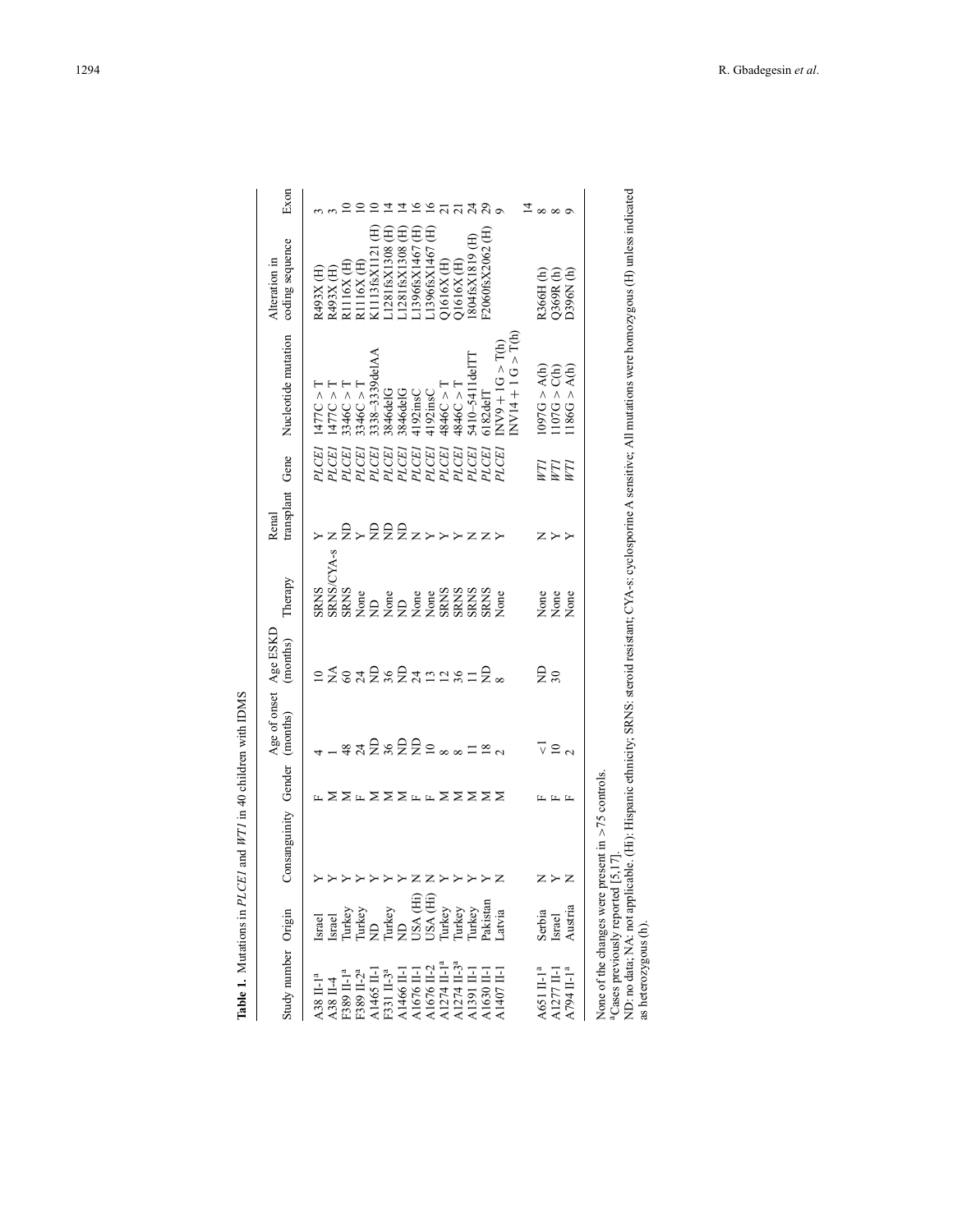

**Fig. 1.** New mutations of *PLCE1* in children with IDMS. (**A**) Exon structure of human *PLCE1* cDNA. (**B**) Position of protein domains in relation to the encoding exon positions in A. (**C**) Five new homozygous mutations detected in *PLCE1*. Family number and mutations are given above the nucleotide sequences. (**D**) Wild-type nucleotide and amino acid sequences. (**E**) Heterozygopus splice site mutations in exons 9 and 14 in A1407. (**F**) Wild-type nucleotide sequence for exons 9 and 14.

**Table 2.** Clinical and demographic characteristics of children with nonsyndromic DMS

| Parameter                                   | Mutation     | No mutation    |
|---------------------------------------------|--------------|----------------|
| Age at onset median (range) months          | $9.0(1-48)$  | $11.5(1-72)$   |
| Gender (m:f)                                | 12.1         | 1:11           |
| Consanguinity <sup>a, b</sup>               | 8/13(61.5%)  | $3/21$ (14.3%) |
| Age ESKD median (range) months <sup>c</sup> | $10.5(8-60)$ | $24(11-84)$    |
| Response to therapy                         | 1/8          | 0/6            |

<sup>a</sup>Information available in 34 families.<br> $b_x^2 = 9.32$ ,  $P = 0.002$ .

 ${}^{\text{c}}$ Kruskal Wallis,  $P = 0.016$ .

part of the world, as we were able to detect mutations in families from Europe, North America, Asia and the Middle East, with the majority of the cases ascertained from Turkey (Table 1).

One of the mutations in *WT1* Q369H is a novel mutation that was not found in 100 healthy individuals. This mutation is in exon 8, which encodes for the zinc finger domain of the *WT1* protein. The glutamine residue in position 369 is conserved in evolution down to the fish *tetraodon*. The other two mutations have been previously reported in children with DDS or IDMS [10]. We found only three patients with *WT1* mutation in this study; this is consistent with a recent review of the literature by Niaudet *et al*. where only about 17% of patients with IDMS were found to have

mutations in *WT1* [21]. Apart from an isolated case from a Japanese study, virtually all cases of IDMS due to mutations in *WT1* are found exclusively in exons 8 and 9, which encodes for zinc fingers 2 and 3, respectively [17,20–24]. It is therefore unlikely that we have missed cases of IDMS due to mutations in other exons of *WT1*.

The mechanisms by which mutations in *PLCE1* cause DMS are still under investigation. However, there are data to suggest that PLCε1 may serve as an assembly scaffold for organization of a molecular complex involved in glomerular development at the capillary loop stage of glomerulogenesis [5]. Evidence for this is the finding that  $PLC_{\epsilon}1$  interacts with GTPase-activating protein 1 (IQGAP1) which is found at the basal aspect of the developing podocyte where foot processes are forming and which is also known to interact with nephrin [5,25]. It has been observed that patients with *WT1* mutations have loss of downregulation of *PAX2* gene by *WT1*, which leads to persistent expression of *PAX2* in podocytes [14,15]. This mechanism is further supported by findings of a severe congenital NS phenotype in *PAX2* transgenic mice [26]. The majority of the children in this study presented with NS within the first year of life although some presented later on in life (Tables 1 and 2]. Mutations in *PLCE1* therefore expanded the genetic causes of NS in the first year of life [20]. The age at onset of symptoms was not different between patients with *WT1* mutations and patients with *PLCE1* mutations (Table 2). Neither is there a difference between patients with and without mutations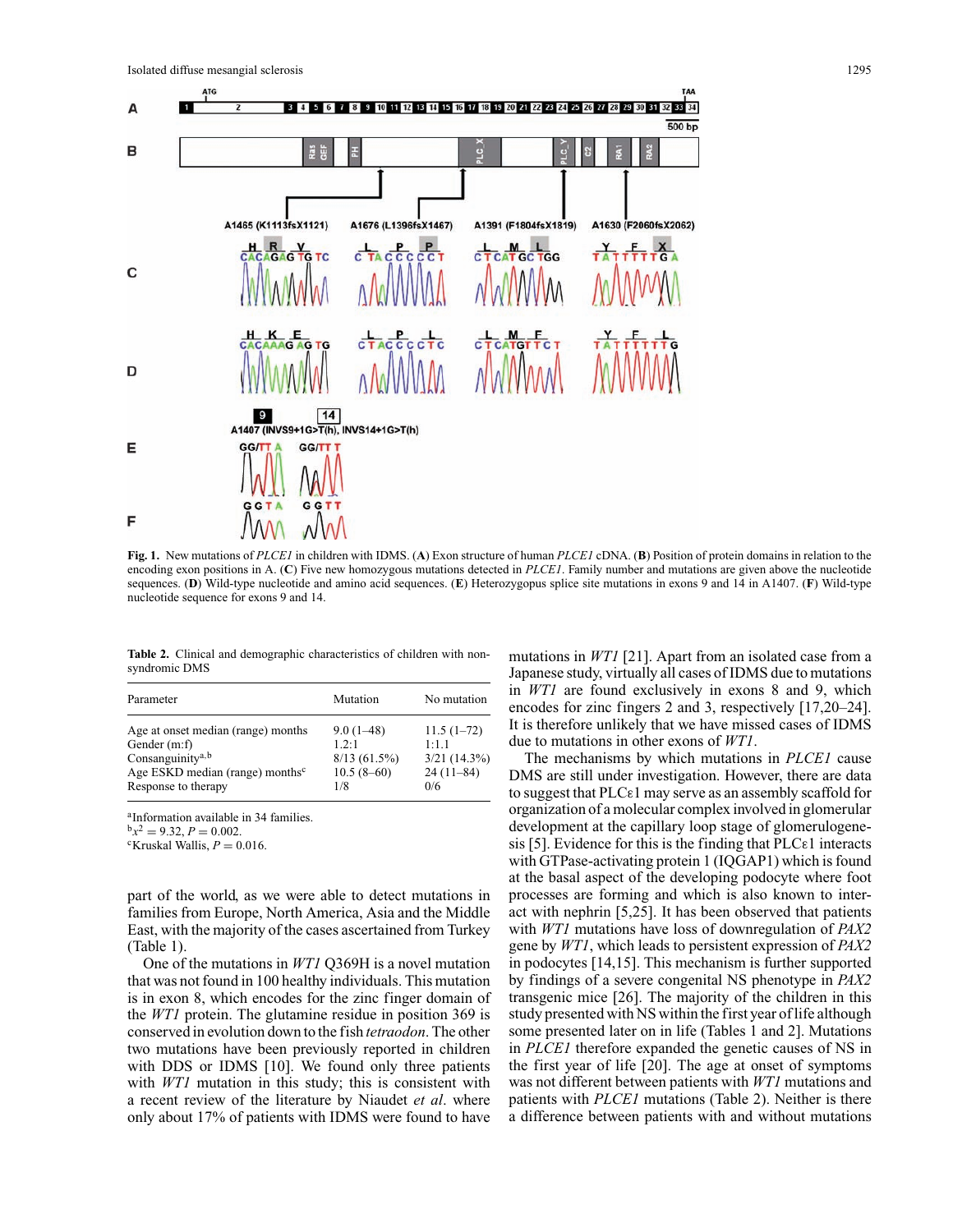(Table 2). Age of onset therefore does not appear to be a discriminant factor for the presence of mutations. However, children without mutations in *PLCE1*, *WT1* and *LAMB2* seem to have slower progression of disease and reached ESKD at an older age (Table 2). Although we did not detect any patients with missense mutations in *PLCE1*, it is plausible to speculate that missense mutations in *PLCE1* may be associated with milder disease course or other histologic variants such as focal segmental glomerulosclerosis (FSGS) [5]. Since 36% of consanguineous offsprings with IDMS did not have mutation in *PLCE1*, *WT1* or *LAMB2*, it is likely that known genes and other unidentified mutated genes account for the remaining cases. Only 14 children were placed on corticosteroid or cyclosporine therapy in this series. We did not find any child with therapy response apart from the child with a *PLCE1* mutation that we previously reported [5]. This may be due to the fact that children with DMS and early-onset NS are not routinely offered treatment. There is a need for further study to screen children with IDMS due to mutations in *PLCE1* for therapy response. The mechanism of response to steroid and other immunosuppressive agents in children with mutations is not clear. There is a need for further study to explain this. However, if more children with mutations in *PLCE1* are found to be therapy responsive, there may be a case for controlled treatment with corticosteroids and other modalities of treatment in a subset of children with IDMS.

In conclusion, *PLCE1* is a major cause of IDMS in this worldwide series. As there is a possibility that the disease may be potentially amenable to treatment, further study is needed. We would suggest screening for mutations in *PLCE1* in children with IDMS.

# **Funding**

National Institutes of Health (R01-DK076683 and P50- DK039255 to FH; R01-DK46073 to RW). Grants to FH from the KMD Foundation and from the Thrasher Research Foundation. FH is the Frederick G.L. Huetwell Professor and a Doris Duke Distinguished Clinical Scientist. Grants to MZ from the German Research Foundation (DFG).

*Acknowledgements.* We would like to thank the patients and their parents for their participation in this study. We acknowledge our collaborators worldwide for contribution of patient information, especially Drs L. Basel (Tel Aviv, Israel), M. Griebel (Munich, Germany), M.Pohl (Freiburg, Germany), D. Mueller (Berlin, Germany), R. Bogdanovic (Belgrade, Serbia) and C. Mache (Graz, Austria). We thank R. Lyons for excellent DNA sequencing.

*Conflict of interest statement.* None declared.

#### **References**

1. Habib R, Loirat C, Gubler MC *et al*. The nephropathy associated with male pseudohermaphroditism and Wilms' tumor (Drash syndrome): a distinctive glomerular lesion—report of 10 cases. *Clin Nephrol* 1985; 24: 269–278

- 2. Habib R, Gubler MC, Antignac C *et al*. Diffuse mesangial sclerosis: a congenital glomerulopathy with nephrotic syndrome. *Adv Nephrol Necker Hosp* 1993; 22: 43–57
- 3. Pelletier J, Bruening W, Kashtan CE *et al*. Germline mutations in the Wilms' tumor suppressor gene are associated with abnormal urogenital development in Denys-Drash syndrome. *Cell* 1991; 18: 437– 447
- 4. Zenker M, Aigner T, Wendler O *et al*. Human laminin beta2 deficiency causes congenital nephrosis with mesangial sclerosis and distinct eye abnormalities. *Hum Mol Genet* 2004; 13: 2625– 2632
- 5. Hinkes BG, Wiggins RC, Gbadegesin RA *et al*. Positional cloning uncovers mutations in *PLCE1* responsible for a nephrotic syndrome variant that may be reversible. *Nature Genet* 2006; 38: 1397– 1405
- 6. Wing MR, Bourdon DM, Harden TK. PLC-epsilon: a shared effector protein in Ras-, Rho-, and G alpha beta gamma-mediated signaling. *Mol Interv* 2003; 3: 273–280
- 7. Tadano M, Edamatsu H, Minamisawa S *et al*. Congenital semilunar valvulogenesis defect in mice deficient in phospholipase C epsilon. *Mol Cell Biol* 2005; 25: 2191–2199
- 8. Wu D, Tadano M, Edamatsu H *et al*. Neuronal lineage-specific induction of phospholipase Cepsilon expression in the developing mouse brain. *Eur J Neurosci* 2003; 17: 1571–1580
- 9. Bai Y, Edamatsu H, Maeda S *et al*. Crucial role of phospholipase Cepsilon in chemical carcinogen-induced skin tumor development. *Cancer Res* 2004; 64: 8808–8810
- 10. Little M, Wells C. A clinical overview of WT1 gene mutations. *Hum Mutat* 1997; 9: 209–225
- 11. Tunggal P, Smyth N, Paulsson M *et al*. Laminins: structure and genetic regulation. *Microsc Res Tech* 2000; 51: 214–227
- 12. Yurchenco PD, Amenta PS, Patton BL. Basement membrane assembly, stability and activities observed through a developmental lens. *Matrix Biol* 2004; 22: 521–538
- 13. Jarad G, Cunningham J, Shaw AS *et al*. Proteinuria precedes podocyte abnormalities in Lamb2-/- mice, implicating the glomerular basement membrane as an albumin barrier. *J Clin Invest* 2006; 116: 2272– 2279
- 14. Yang Y, Jeanpierre C, Dressler GR *et al*. WT1 and PAX-2 podocyte expression in Denys-Drash syndrome and isolated diffuse mesangial sclerosis. *Am J Pathol* 1999; 154: 181–192
- 15. Dressler GR. The cellular basis of kidney development. *Annu Rev Cell Dev Biol* 2006; 22: 509–529
- 16. Sibley RK, Mahan J, Mauer SM *et al*. A clinicopathologic study of forty-eight infants with nephrotic syndrome. *Kidney Int* 1985; 27: 544–552
- 17. Mucha B, Ozaltin F, Hinkes BG *et al*. Mutations in the *Wilms*' *tumor 1* gene cause isolated steroid resistant nephrotic syndrome and occur in exons 8 and 9. *Pediatr Res* 2006; 59: 325–331
- 18. Maniatis TF, Sambrook J. *Molecular Cloning: A Laboratory Manual*. Cold Spring Harbor, NY: Cold Spring Harbor Laboratory, 1987
- 19. Hoskins BE, Thorn A, Scambler PJ *et al*. Evaluation of multiplex capillary heteroduplex analysis: a rapid and sensitive mutation screening technique. *Hum Mutat* 2003; 22: 151–157
- 20. Hinkes BG, Mucha B, Vlangos CN *et al*. Nephrotic syndrome in the first year of life: two thirds of cases are caused by mutations in 4 genes (NPHS1, NPHS2, WT1, and LAMB2). *Pediatrics* 2007; 119: e907–919
- 21. Niaudet P, Gubler MC. WT1 and glomerular diseases. *Pediatr Nephrol* 2006; 21: 1653–1660
- 22. Hahn H, Cho YM, Park YS *et al*. Two cases of isolated diffuse mesangial sclerosis with WT1 mutations. *J Korean Med Sci* 2006; 21: 160– 164
- 23. Jeanpierre C, Denamur E, Henry I *et al*. Identification of constitutional WT1 mutations, in patients with isolated diffuse mesangial sclerosis, and analysis of genotype/phenotype correlations by use of a computerized mutation database. *Am J Hum Genet* 1998; 62: 824– 833